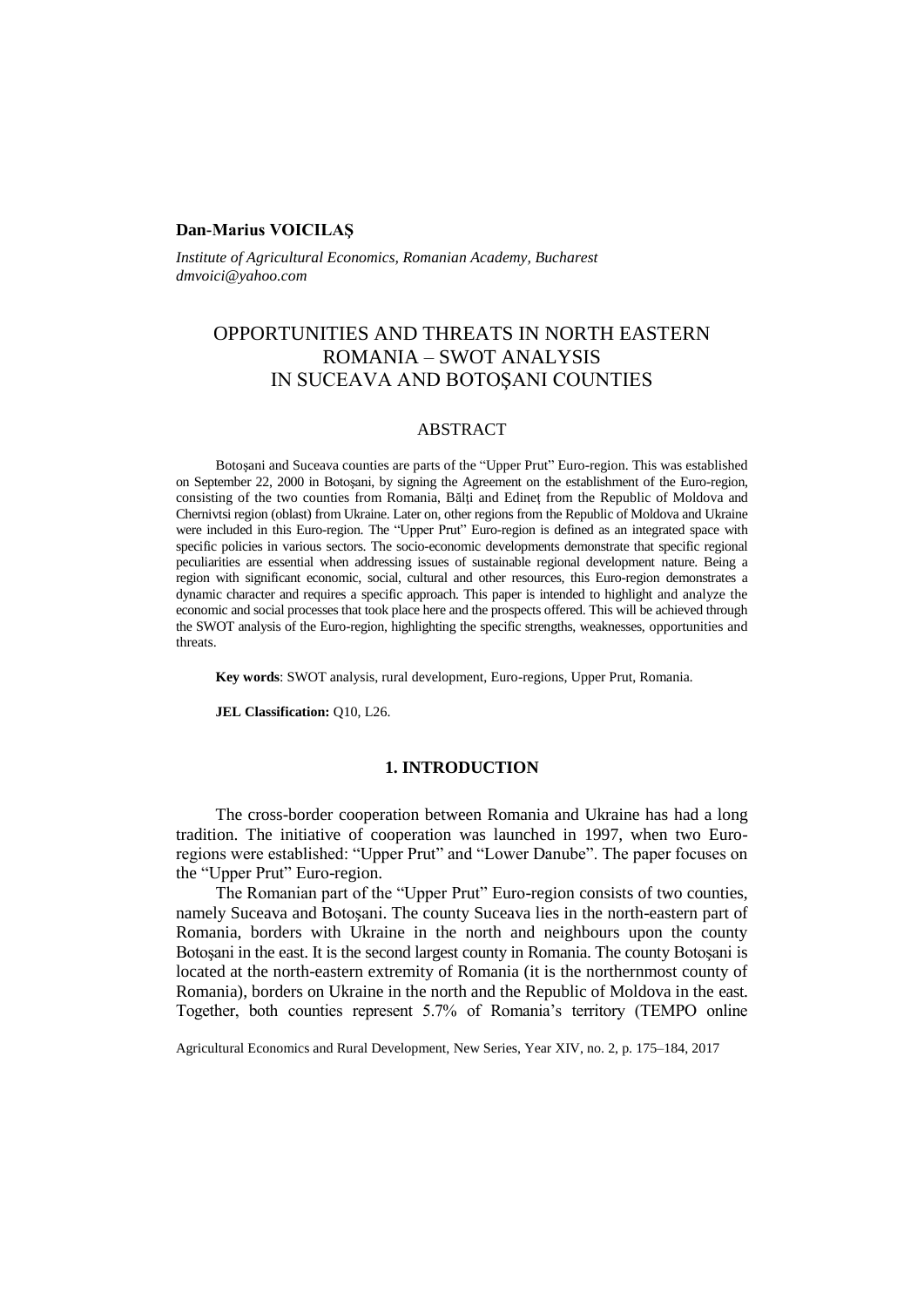database). From the administrative standpoint, both counties (NUTS 3) belongs to the development region North-East (NUTS 2). According to the methodology used at EU level, the two counties are considered predominantly rural areas (the methodology classifies the territorial units NUTS 3 into three groups: predominantly urban regions, intermediate regions and predominantly rural regions). In the Romanian legislation, the rural area is considered the space into the administration of communes (NUTS 5), while the urban area is under the administration of towns (NUTS 4). Thus, the "Upper Prut" Euro-region has 169 communes, which in their turn consist of 712 villages. The main results of the paper focus on the socio-economic analysis of the rural area from the Romanian part of the Euro-region.

#### **2. MATERIAL AND METHODS**

The paper used data provided by the National Institute of Statistics from Romania. The socio-economic analysis is based on the qualitative analysis of available data on the rural area in the "Upper Prut" Euro-region. The analysis was made at NUTS 3 level, Suceava and Botoşani counties.

The results of the paper are a synthesis of outcomes of the socio-economic analysis conducted by the researchers of the Institute of Agricultural Economics from the Romanian Academy. The SWOT analysis identifies the opportunities of the region's rural areas and the main threats of the future, having in view the strengths and weaknesses analyzed. The main social and economic indicators from national statistics were used. The following categories of indicators were considered: population and labour force, social and cultural dimensions, agriculture and forestry, other economic activities, transport and technical infrastructure. For each category, several main indicators were used and analyzed.

The population and labour force were analyzed having in view the following indicators: total population, population density, age structure, mobility (domicile changes), birth rate, death rate, labour renewal, demographic ageing, number of employees, structure of employed population by main sectors.

The social and cultural dimensions were analyzed having in view the following indicators: number of schools, number of teaching stuff, school population, healthcare units by categories, number of beds, healthcare staff, cultural objectives, historical and ethnographic heritage, number of artists and museums.

Agriculture and forestry were analyzed having in view the following indicators: land structure, total land area and average land area by farm types, crop production, yields, livestock structure and production, agricultural inputs structure and quantity, mechanization (tractors and agricultural equipment), forested areas.

For the other economic activities, the following indicators were analyzed: size structure of active enterprises, business environment structure, number of tourists, tourist accommodation structures, agro-tourism boarding houses, accommodation capacity (number of beds), movement of tourists.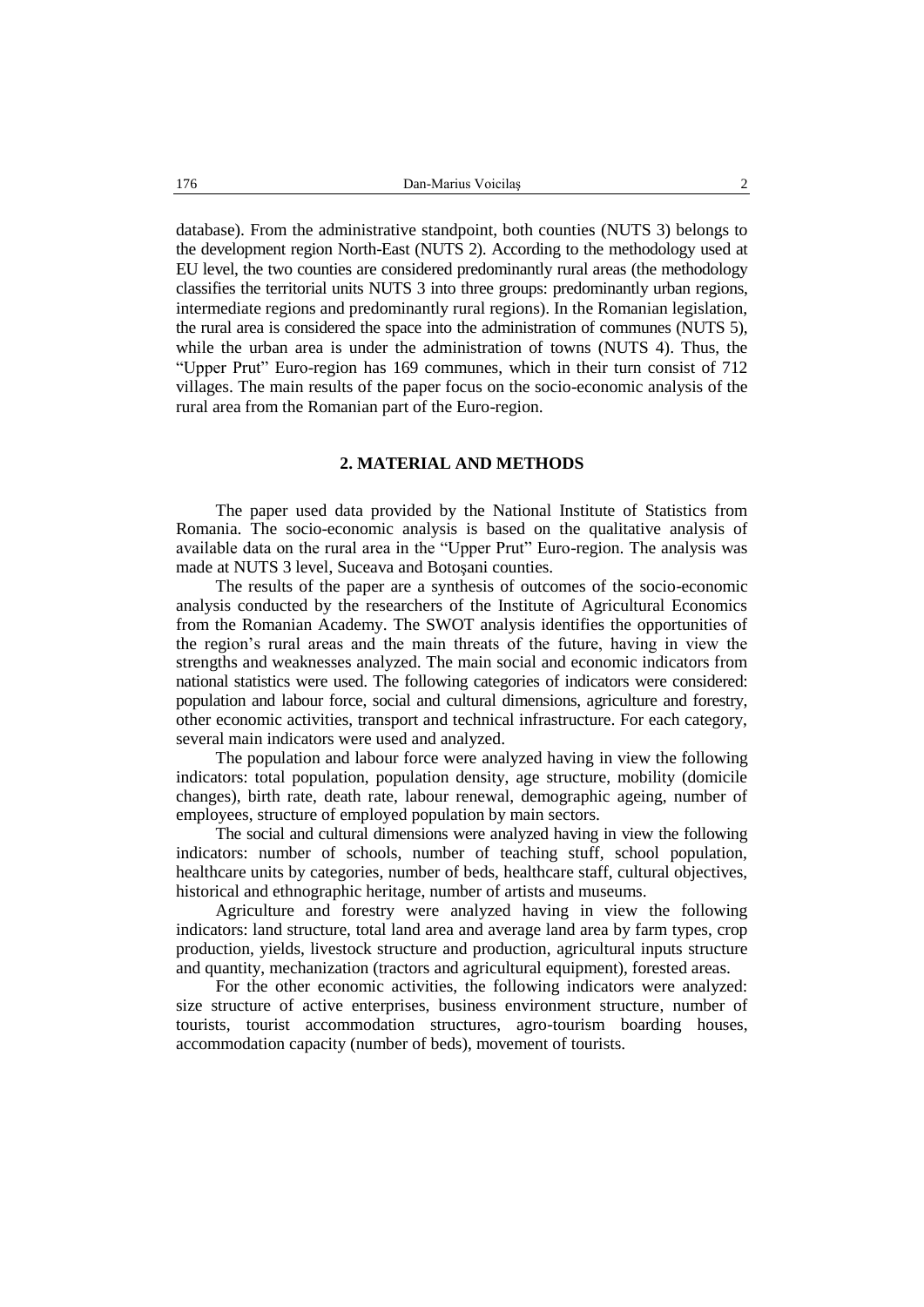The transport and technical infrastructure was analyzed having in view the following indicators: length of public roads, modernized communal roads, length of railways, modernized railways, sewerage network, natural gas supply network, drinking water supply network, thermal energy supply, communes connected to public utilities.

### **3. RESULTS AND DISCUSSIONS**

The SWOT analysis highlights the strengths, weaknesses, opportunities and threats. The SWOT analysis of the counties from "Upper Prut" Euro-region was made after an in-depth analysis of the main social and economic indicators available at NUTS 3 level. The findings of the SWOT analysis are detailed in the next chapters.

## 3.1. SWOT ANALYSIS – STRENGTHS

The strengths of the Romanian side of the Euro-region were identified after the analysis of the following categories of indicators: population and labour force, social and cultural dimensions, agriculture and forestry, other economic activities, transport and technical infrastructure.

*Population and labour force*. From the demographic point of view, the population has been relatively stable for the last quarter of the century. The analyzed area is characterized by a higher concentration of population in its eastern part, and the average population density is  $88.66$  inhabitants/ $km^2$  (TEMPO online database), which is little higher than the national average  $(84.4 \text{ inhabitants/km}^2)$ . There was a positive balance of migration flows to rural area. Nowadays, the region has preponderantly rural population (56%), which is a plus for labour force. At the same time, there is a significant share of employed rural population (65%) and a balanced age structure of rural active population.

*Social and cultural dimensions.* As regards the educational system, the analysis included the number of schools, the number of teaching staff and the school population. School network reorganization continued in the last years, resulting in the amalgamation of many school units into new structures and the dissolution of those that did not comply with the operating requirements as independent units. In recent years, efforts have been made to improve the endowment of education units with visual aids and computers and IT equipment, while trying to attract and stabilize the teaching staff in rural areas and ensure pupils' transport to/from the education units.

As regards the healthcare system, together with the health insurance system, one can say that many units that activated in the public system were closed down and the number of private healthcare units began to rise. In the last years, the number of healthcare staff had an increasing evolution in most categories, the greatest being noticed in the case of doctors, the number of which increased from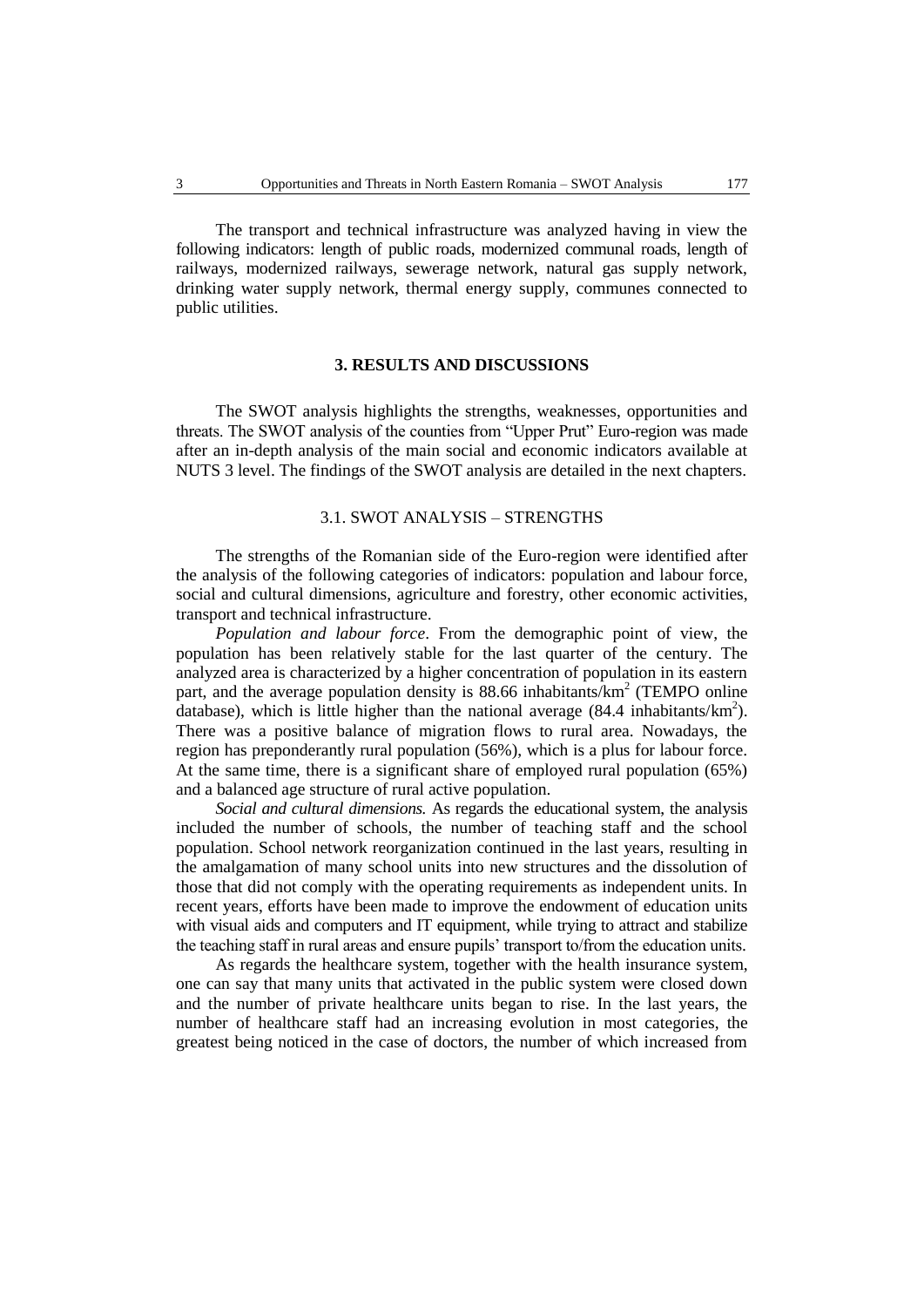258 in the year 2005, to 417 in 2013 (TEMPO online database). However, the number of doctors/1000 inhabitants is much under the national average.

The analyzed region has a significant cultural-historical and ethnographic heritage, represented by many cultural objectives consisting of churches, monasteries, museums, memorial houses, mansions, inns and monarch courts. The rural areas preserve the ancient customs, traditions, crafts and habits, materialized under the form of genuine folk art masterpieces – pottery, manually woven carpets, sheepskin coat making, weaving, folk and traditional instruments, masks, etc. The counties Botoşani and Suceava were and will continue to be two important cultural centers of Romania, the cultural life in these counties bearing the mark of important personalities (Mihai Eminescu, George Enescu, Nicolae Iorga, Ştefan Luchian, Ciprian Porumbescu, Nicolae Labiş and many others). History is preserved and promoted through the 40 existing museums, 25% of these being found in the rural area; annually, these attract almost 60% of the total number of tourists.

*Agriculture and forestry*. The region has significant land resources. It has a favourable agricultural land structure. Out of total agricultural land, arable land has the largest share (64.65%) (TEMPO online database). Pastures and hayfields represent other important land use categories, with a share close to the national average. At the same time, the region has significant forestry resources (37.82% of the total area of the region and 7.6% of Romania's forests; at national level, forests account for 27.25% of the total area). There were positive structural changes through land restitution to former owners and the (active) private property prevails (private market-oriented agricultural holdings emerged). Cereals represent the main crop, which adds to the high value-added crops: potatoes and vegetables, also oil crops and green fodders. At the same time, the livestock sector is more developed than the national average (specialized in bovines and sheep). Farm mechanization was also improved compared to 1990.

*Other economic activities*. The size structure of the active enterprises is favourable to the sustainable community development, as the larger enterprises are well-represented in the primary and secondary sector. The business environment structure, by economic activity sectors in the region, is dominated by the active enterprises in services provided to the population as well as to other enterprises. The secondary sector of the investigated economy of the region accounts for 23% of total business, above the national average of 20% (TEMPO online database). On the basis of these data, we consider that the economy of the investigated area has already surpassed the lower stage of development and followed an ascending trajectory in which the focus has been increasingly laid on capital.

At the same time, there are rich natural and anthropic resources, with various and diverse objectives of national and international interest, with special landscape areas, with natural reserves and protected areas and diverse therapeutical factors.

The agro-tourism boarding houses prevailed in the tourist accommodation structures in the region's rural area, followed by the tourist chalets. The number of beds in tourism units continuously increased, so that in the year 2014, there were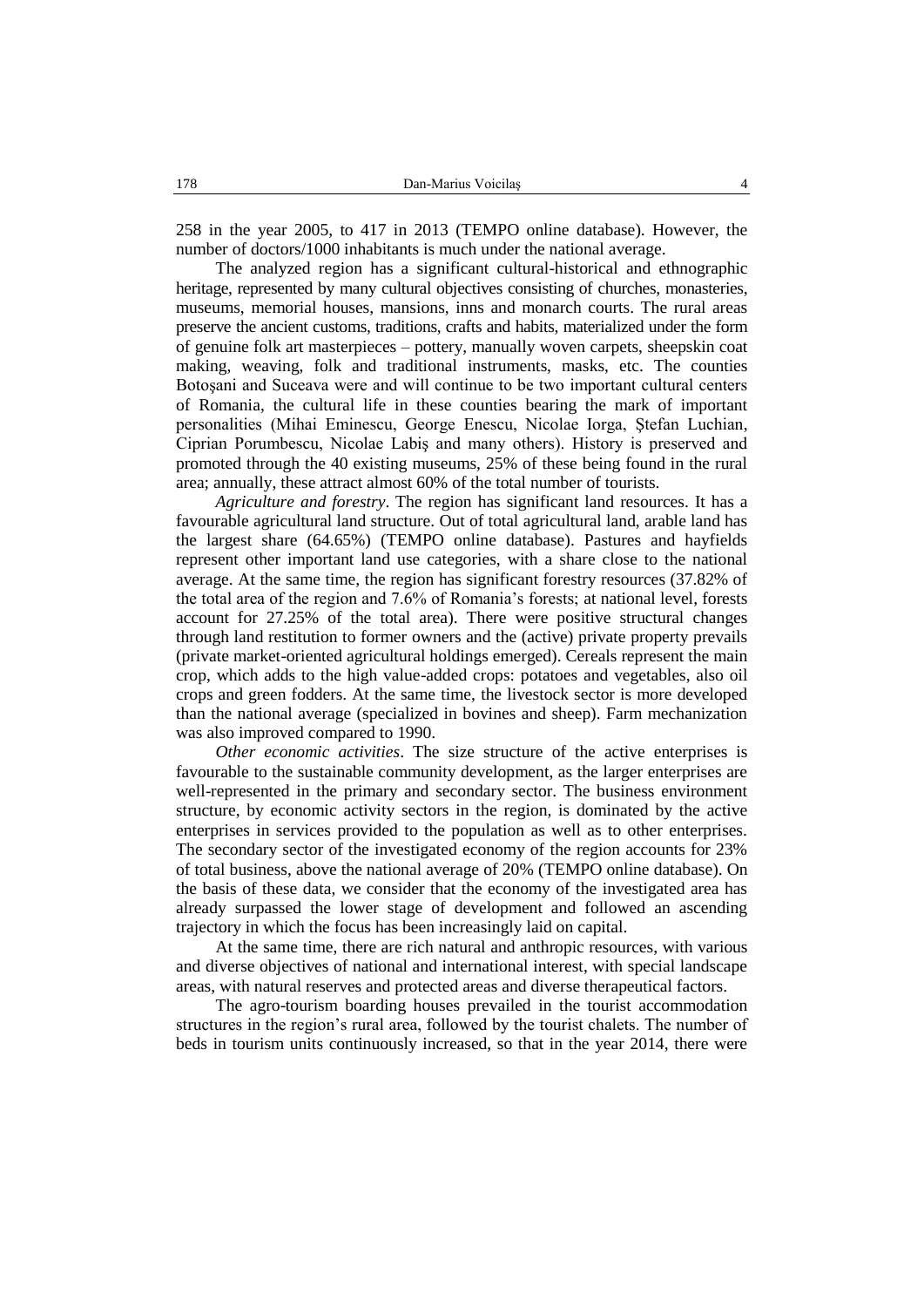2.5 times as many beds in the tourist accommodation units than in the year 2001. As regards the movement of tourists, in the year 2014 the number of tourist arrivals was 2.5 times as high compared to 2001, and the number of overnight stays doubled in the same period.

*Transport and technical infrastructure*. The transport and technical infrastructure plays a main role in the development process of any territorial unit; it can represent an asset for the areas where this is developed or on the contrary, a constraint to a potential local investment process. Among strengths, we include the presence of TEN-T road network and TEN-T railway network. We can also notice that the public road network increased by 32.6% in 2014 versus 1990 and the operating railway network was enlarged by 2.4% in 2014 versus 1990 (TEMPO online database). As a consequence of the development of the economy, openness of the European trade and EU accession, the motor vehicles matriculations increased. On the other hand, we can mention that the sewerage networks increased, as well as the natural gas supply networks and the drinking water supply. Other important characteristic of the region is the presence of the airport Suceava, which is included in a transformation plan from national airport into an international airport.

### 3.2. SWOT ANALYSIS – WEAKNESSES

The weaknesses of the Romanian side of the Euro-region were identified after the analysis of the following categories of indicators: population and labour force, social and cultural dimensions, agriculture and forestry, other economic activities, transport and technical infrastructure.

*Population and labour force*. The main demographic processes that characterize the rural population of the region are the following: demographic decline that has the tendency to get stronger, demographic ageing both of total population and of labour force. At the same time, the demographic ageing of rural population has grown stronger since the 2000s. Demographic ageing is accompanied by the elderly population feminization phenomenon (women represent 60% of the population aged over 65 years) (TEMPO online database). Therefore, the labour renewal experienced an accelerated decreasing trend. The labour market has experienced significant changes. One result of the closing down of the economically nonperforming industrial units was that the number of employees was practically down by half in the early 2000s, compared to early transition. Due to the poor development of the private business environment, the number of salaried jobs was maintained at a low level.

Unemployment incidence in the working-age population is higher in the rural area of the region, compared to the urban areas. The occupational structure of the population is dominated by the primary sector where 46.5% of the employed persons carry out their activity, while 34.1% are employed in the tertiary sector. Agriculture prevalence in the occupational structure is the direct result of the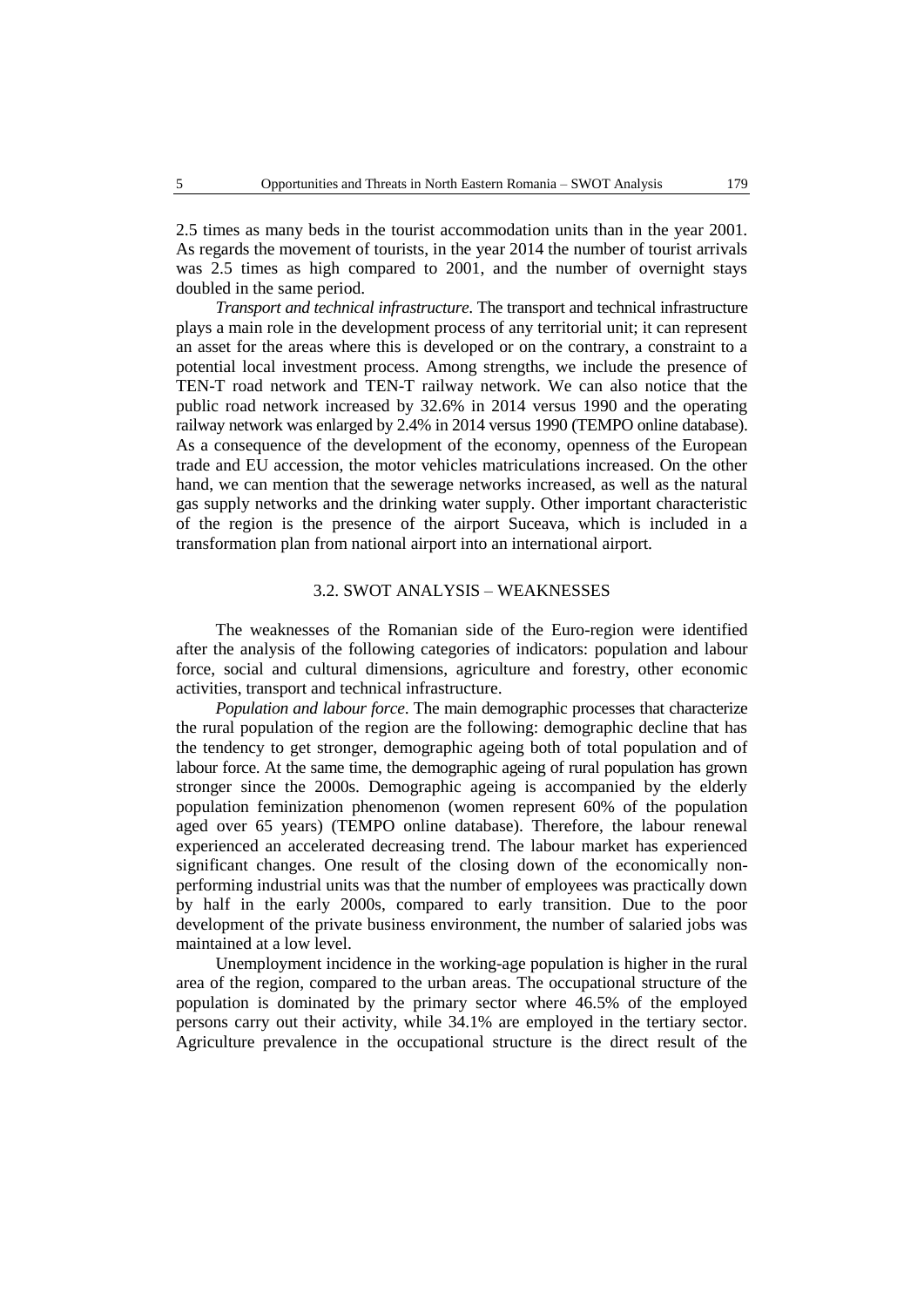deficit of non-agricultural employment opportunities; this deficit maintains the regional population's dependence on agriculture, the consequence being the low level of economic and social welfare.

*Social and cultural dimensions*. The number of educational units from the primary and gymnasium cycle decreased at the level of investigated rural areas, from 270 in 2005 to 164 in 2013 (TEMPO online database). A similar process also took place in the case of the teaching staff. This decrease was based both on the reorganization of the school network, which led to the disappearance of many teaching jobs as a result of the dissolution of classes of pupils that effectively functioned, and on the increased difficulties in the operation of the educational process, mainly resulting from sub-financing the educational system. In parallel, the school population from the rural area of the region constantly decreased in this period. The school abandonment phenomenon also lies at the basis of this process, determined by the precarious economic situation of many families, lack of education and deficient educational infrastructure. In parallel, the schoolchildren's performance has also fluctuated in latest years, with a general decreasing tendency.

*Agriculture and forestry*. Among weaknesses, we identified the presence of (semi-) subsistence household farms. The vineyards and orchards are also weakly represented, their share, i.e. 0.23% (Suceava) and 0.75% (Botoşani), is much under the national average (TEMPO online database). The productivity of crops is low, as a result of relatively low use of modern inputs, as carriers of technological progress, and the structure of agricultural production is slightly imbalanced (crop production prevalence in total agricultural production). The livestock sector experienced decline after 1990. On the other hand, soil degradation emerged as a result of inadequate utilization of fertilizers and the utilization of phyto-sanitary products followed a decreasing trend, while the treated areas and crops also decreased.

Mechanization level is lower than the national average (one tractor per 93.48 hectares versus one tractor per 76.38 hectares the national average or the European average of one tractor per 13 hectares). Another important aspect is that the traditional wood utilization was abandoned and the forest exploitation focused on intensive logging. In this way, the value added was lost for the local economies.

*Other economic activities*. The main weaknesses identified were the advanced degradation of many buildings that are historical monuments and the lack of financial resources for the renovation of historical buildings.

*Transport and technical infrastructure*. There is a low modernization level of highways, with the presence of electric lines of rail transport only in Suceava county. Due to the economic crisis, the matriculations of new motor vehicles decreased in number in the last years. On the other hand, there is a low coverage of localities/population with drinking water supply networks, sewerage systems and natural gas supply networks. The investments in the extension of the sewerage networks were mainly in the urban area and less in the rural area. The natural gas supply networks were extended mainly in the urban area. At the same time, the quantity of the produced and distributed thermal energy diminished.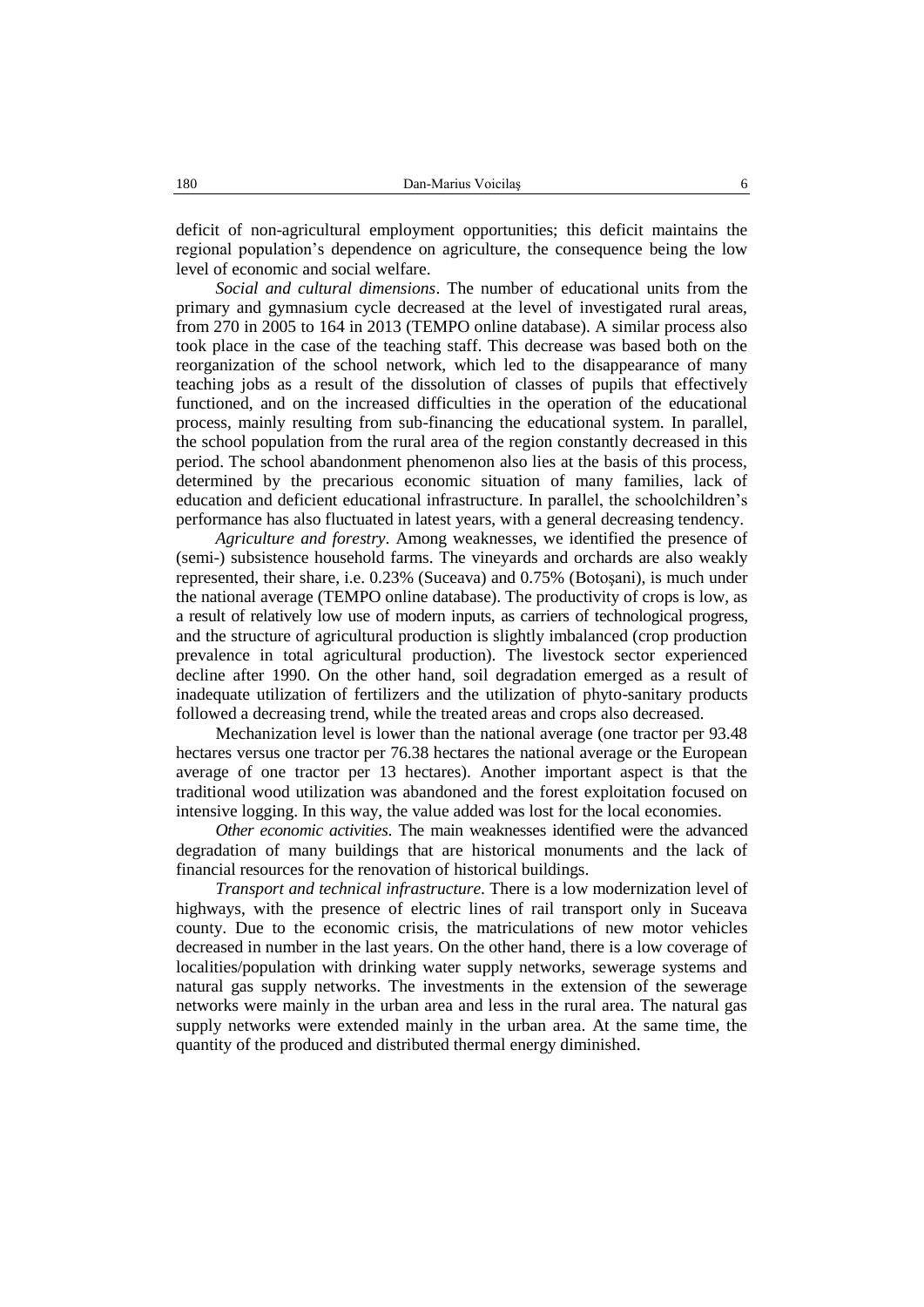#### 3.3. SWOT ANALYSIS – OPPORTUNITIES

The opportunities of the Romanian side of the Euro-region were identified after the analysis of the following categories of indicators: population and labour force, social and cultural dimensions, agriculture and forestry, other economic activities, transport and technical infrastructure.

*Population and labour force*. Among the opportunities identified, we can mention the regional partnerships for the development of education, employment and social inclusion, like NE Regional Consortium for Education and NE Territorial Pact for Employment and Social Inclusion. We can also include here the thematic objectives related to the Europe 2020 Strategy dedicated to human capital.

*Social and cultural dimensions*. There are many opportunities for the development of the investigated region. We can mention here the European structural funds (or the governmental programs) dedicated to the improvement of educational and transport and technical infrastructure and to performance increase in education, the European funds dedicated to regional development and human resource development in the healthcare system and the European funds and governmental programs (both structural funds and other sources) dedicated to culture and heritage conservation. We also include in this category the cross-border cooperation (cultural partnerships with the neighbour countries) and the cultural exchange programs with other localities.

The goals of the authorities should be the promotion of the ancient customs, traditions, crafts and habits (materialized into genuine folk art masterpieces – pottery, manually woven carpets, sheepskin coat making, weaving, folk and traditional instruments, masks, etc) and the externalization of the old ethnographic and folk traditions on the occasion of different fests, fairs and religious events.

*Agriculture and forestry*. The structural pattern of agricultural land provides significant development possibilities to the rural economy, by the diversified farming practice, with large possibilities of interaction of different economic activities. In this context, the return to tradition in livestock rising and high valorization of wood due to rich forestry resources can be considered opportunities.

The increase of demand for agri-food products from the neighbour countries could be also a good opportunity for the development of agriculture and related sectors. We can expect an intensification of trade (in general) between Romania, Ukraine and Moldova, with good chances for a positive balance of trade for Romania, through the increase of exports.

*Other economic activities*. Investments in tourism are one of the most important opportunities. At the same time, we can expect the increase of population's incomes and living standard on the basis of tourism activities, in relation to the natural and anthropic heritage. Tourists' mobility is increasing and this will facilitate the development of other activities as well. Last but not least, the diversification of leisure activities can contribute to the development of the region.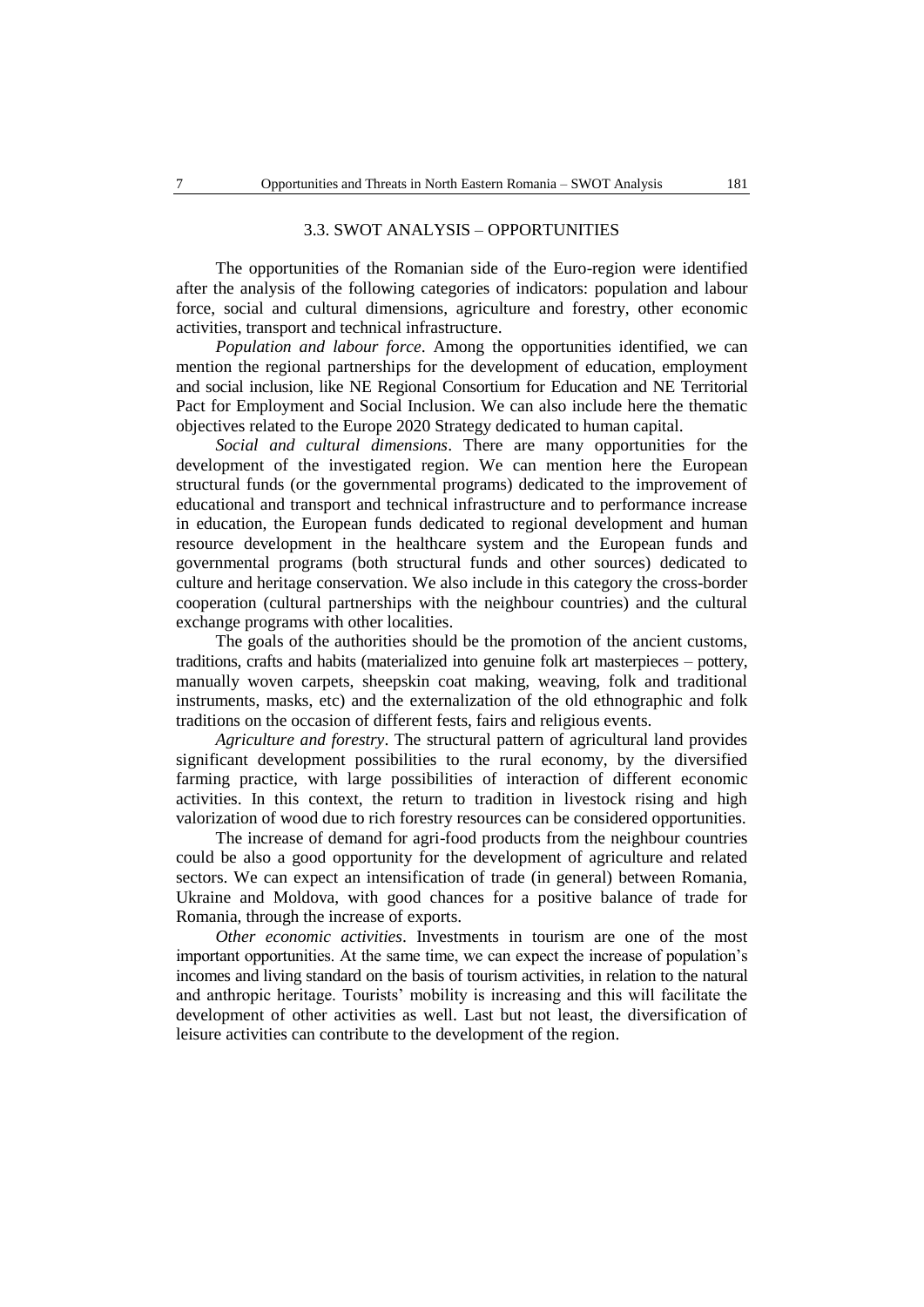*Transport and technical infrastructure*. Among others, the European funds dedicated to TEN-T road network and the European funds dedicated to TEN-T railway network are the main sources for the modernization of these ways of transport. The transformation of Suceava national/regional airport into an international airport for serving the entire euro-region is one of the opportunities in the investigated area. All these investments will contribute to the intensification of trade between Romania, Ukraine and Moldova.

#### 3.4. SWOT ANALYSIS – THREATS

The threats of the Romanian side of the Euro-region were identified after the analysis of the following categories of indicators: population and labour force, social and cultural dimensions, agriculture and forestry, other economic activities, transport and technical infrastructure.

*Population and labour force*. The continuous natality decrease and the migration phenomenon can negatively influence the development of the region. As a consequence, the potential GDP is likely to decrease through the increase of redistributive pressure on the public budgets generated by the increase in number of elderly population, retired from the economic activity. At the same time, the innovation capacity decreases, hence there is a risk of entrepreneurial initiative decrease in the rural area. Disguised unemployment in the rural area/agriculture and high unemployment maintenance in the urban area put pressure on the economic results of the region and on the national and local budgets.

*Social and cultural dimensions*. Among different threats, we can mention: non-attracting qualified staff in education, non-putting an end to school abandonment, increase in the number of children with parents who left abroad for work, non-improvement of the educational and technical infrastructure in the rural area. The diminution of the individual and collective school performance is also another aspect that can negatively influence the region.

On the other hand, threats appear when the state budget allocated to education is lower than the needs/estimations and the state budget allocated to healthcare is insufficient. Non-attracting specialized healthcare staff by adequate remuneration or non-attracting the European funds dedicated to culture, education and healthcare or non-putting into value the ancient customs, traditions, crafts and habits of traditional rural households or deterioration of traditional folk architecture are other threats for the near future.

*Agriculture and forestry*. The polarized structure of agriculture, with a large number of small individual holdings, together with the small number of farms with legal status that operate very large agricultural areas and the perpetuation of (semi-) subsistence farms are the main threats identified. At the same time, the maintenance of the imbalanced structure of agricultural production (crop production versus livestock production) and non-utilization of agricultural inputs can negatively affect the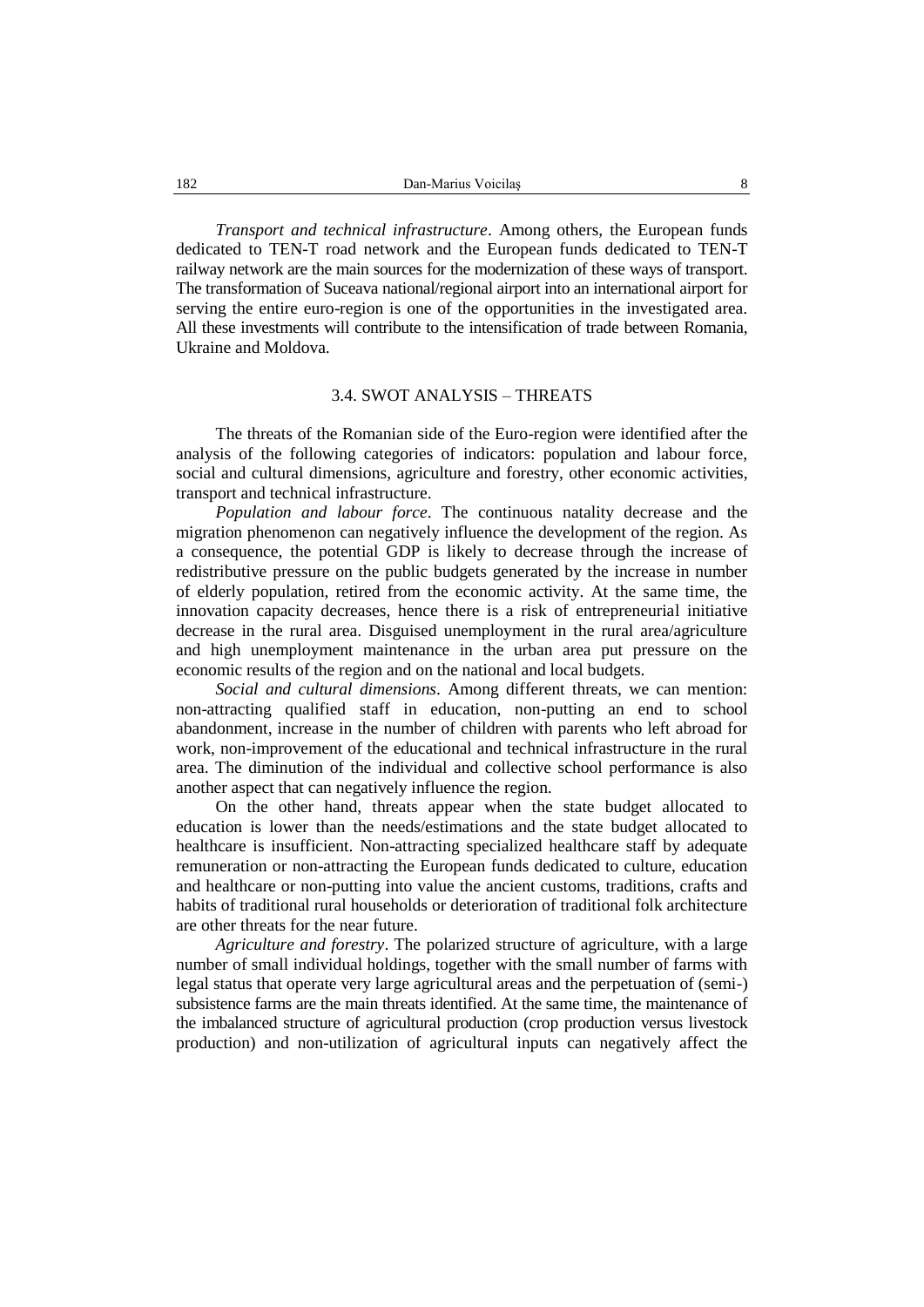region. We can also mention here non-putting into value the experience in livestock farming and non-replacing the intensive exploitation of wood with its industrial capitalization.

*Other economic activities*. Following this analysis, we identified as main threats the following: non-putting into value the natural and anthropic resources of the region for tourism purposes and non-correlating the natural potential with the developed infrastructure.

*Transport and technical infrastructure*. There are many threats for the region, but we want to highlight the following: non-utilization of the European funds for TEN-T road and railway networks, non-correlation between the economic potential and the developed transport infrastructure, low maintenance capacity of modernized roads, low capacity of the population to bear the utilization and maintenance costs of existing infrastructure or economic crisis continuation.

#### **4. CONCLUSIONS**

At the end of the paper, a few conclusions can be mentioned. The SWOT analysis of the Romanian territory (the two counties) from the "Upper Prut" Euroregion highlights the strengths and opportunities of the region's rural area and identifies the past and present weaknesses and the main threats for the future.

The main strengths of the region are: high population density, relatively stable population, positive balance of migration flows to rural area. The region has preponderantly rural population, a significant share of employed rural population and a balanced age structure of rural active population. The educational and healthcare system, together with the health insurance system, is in a positive evolution. At the same time, the analyzed region has a significant cultural-historical and ethnographic heritage. The region has significant land resources, with arable land, pastures, hayfields and forests. Cereals represent the main crop, which add to the high value-added crops like potatoes and vegetables (also oil crops and green fodders), plus the livestock sector, which is specialized in cattle and sheep raising. Tourism is well represented and has a tremendous development capacity. We can also include here the existing TEN-T road network and TEN-T railway network and the airport Suceava.

Among weaknesses, we identified the following: demographic decline, demographic ageing, accompanied by the elderly population feminization phenomenon. The number of educational units, as well as the teaching staff in the investigated rural area also decreased. In agriculture, the (semi-) subsistence household farms are still present, the productivity is low and the livestock sector experienced decline. The traditional forest operation was abandoned and the mechanization level is weak.

There are many opportunities in the region, out of which we would like to highlight the following: the European structural funds dedicated to regional